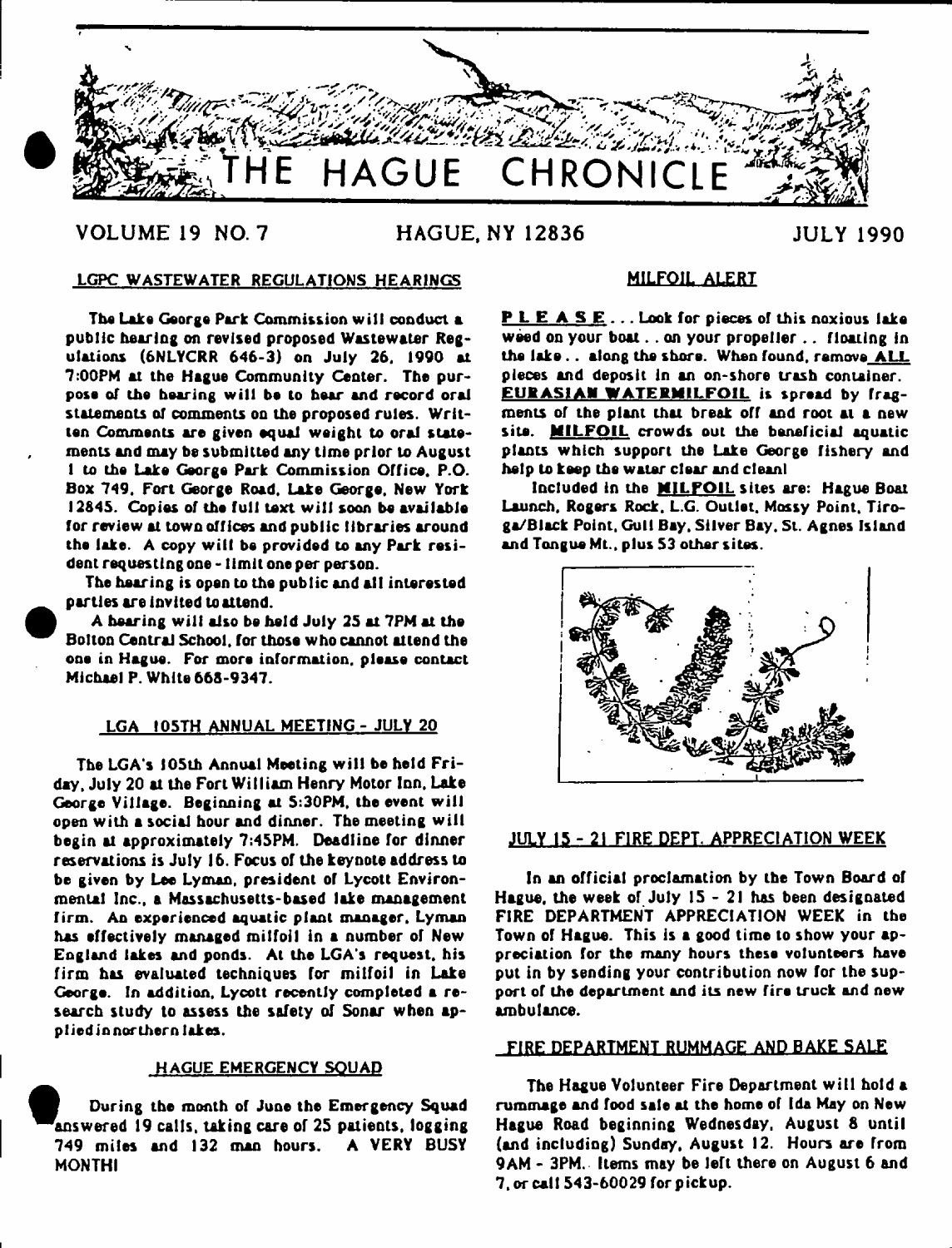# JOHN J. KENNEDY 1913- 1990

John (Jack) Kennedy, a resident of Hague for the past 12 years, died in Moses-Ludington hospital on July 12, 1990. He is survived by his vife, Dolly, daughters Joyce Holub and Pamela Peterson, tvo sisters, one brother and five grandchildren. Jack vas an ardent supporter of The Hague Chronicle and served as its treasurer for a number of years until his illness forced him to resign. His dedication to this nevspaper vas unsurpassed. The staff and his many friends will miss him greatly.

A memorial Mass of Christian burial vill be celebrated at 1 GAM on August 7 at the Church of the Blessed Sacrament In Hague.

# NLCYC CELEBRATES 50TH ANNIVERSARY

hembers of the Northern Lake George Yacht Club at Friends Point are celebrating the 50th anniversary of the founding of the club. The founders of the present Northern Lake George Yacht Club vere from Rogers Rock, Glenburnie and Hague. The club vas founded in the summer of 1940 and Incorporated in the spring of 1941. Incorporators vere Honorable Frederick W. Brune, Sloan Wilson, Clinton Hernandez, Harold Davison, Richard Manning, Joseph Cronin, honseignor Robert F. Keegan, Ralph C. Craig, Dr. James A. Corscaden and Charles W. Henderson, Jr.

Mrs. Herbert Wilen, NLGYC entertainment chairman has planned activities throughout the summer to celebrate the anniversary. Highlight of the summer vas a moonlight dinner dance cruise aboard The Horiconon Lake George.

Mrs. Ray Brink, after extensive research, has compiled a vritten summary of the history of the club .. .LD

NOTICE You mean there is no one out there among our many readers vho vould like to have a go at vriting the veather notes?? I canl believe it!! O.K., then vhy not create a nev column? One that gives our readers a different slant Into the seasonal happenings here in the north basin of Lake George. You vont be hurting Willy C\*e feelings. Willy thinks it's getting pretty stale anyvay,and vho knovs vith all your skills, expertise and imagination you might be discovered and on your vay to fame and fortune. Sounds terrific. Why not go for it.

Contact oour editor/publisher, Dottie Henry and see your creation in print once a monvth. WOW!!

# FLOWER SHOW TO BE HELD IN HAGUE

The Carillon Garden Club will hold its standard flower show on Saturday, July 21 in the Hague Center. Judging will take place in the morning and doors will be open to the public from I - 4PM

The theme of this year's shov is "Yesterday-Today-Tomorrow" and will include ten classes in the Design Division and eight horticulture sections. There will also be special educational exhibits and youth group exhibits. One of the members will be demonstrating techniques of vreath making, using nev metal ring forms.

The large meeting room at the new Town Center lends itself perfectly to an exhibit of this kind. The public is velcome and urged to attend and to encourage the ladies of the Garden Club in their efforts.

## PROPERTY OWNERS OF SILYER BAY

President Paula Hartz has announced that the Property Owners of Silver Bay will meet i;n the ;Hague Community Center on Wednesday, July 18, 1990. Refreshments will be served at 7PM and the busiess meeting will commence at 7:30PM.

Dick Bolton will give an update on the school tax issue and John Breltenbach, Jr., Hague's Solid Waste Director, will outline the new recycling program.

Speaker for the evening will be J. Thomas Wardell, Senior Sanitary Engineer for the LGPC. Mr. Wardell will explain the Commission's latest draft of the new vastevater regulations for Lake George, as veil as other LGPC programs that affect us. A lively discussion is expected.

The August meeting will be held on Wednesday, August 22. Speaker for the evening will be Mary-Arthur Beebe, Executive Director of the Lake George Association. Membership dues of \$5.00 are payable nov by check to Property Ovners of Silver Bay, Box 2515, or at the meeting.

#### \*\*\*\*\*\*\*\*\*\*\*\*\*\*\*\*\*\*\*\*\*

#### Which "bone" to pick

Someone once said that members of an organization can be likened to bones. There ere:

Wlsbbaaes, vho spend all their time vishing someone vould do the vork.

 $J$ exidences, who do a lot ot talking, but very little of anything else.

Kenchile hance, who always harp on what is needed to make the vork easier.

And Bactbaaea, vho take on the vork and get 1t done.

If everyone got off their tail bones and vorked at being good backbones, you'd be amazed at hov much could be accomplished. 7/90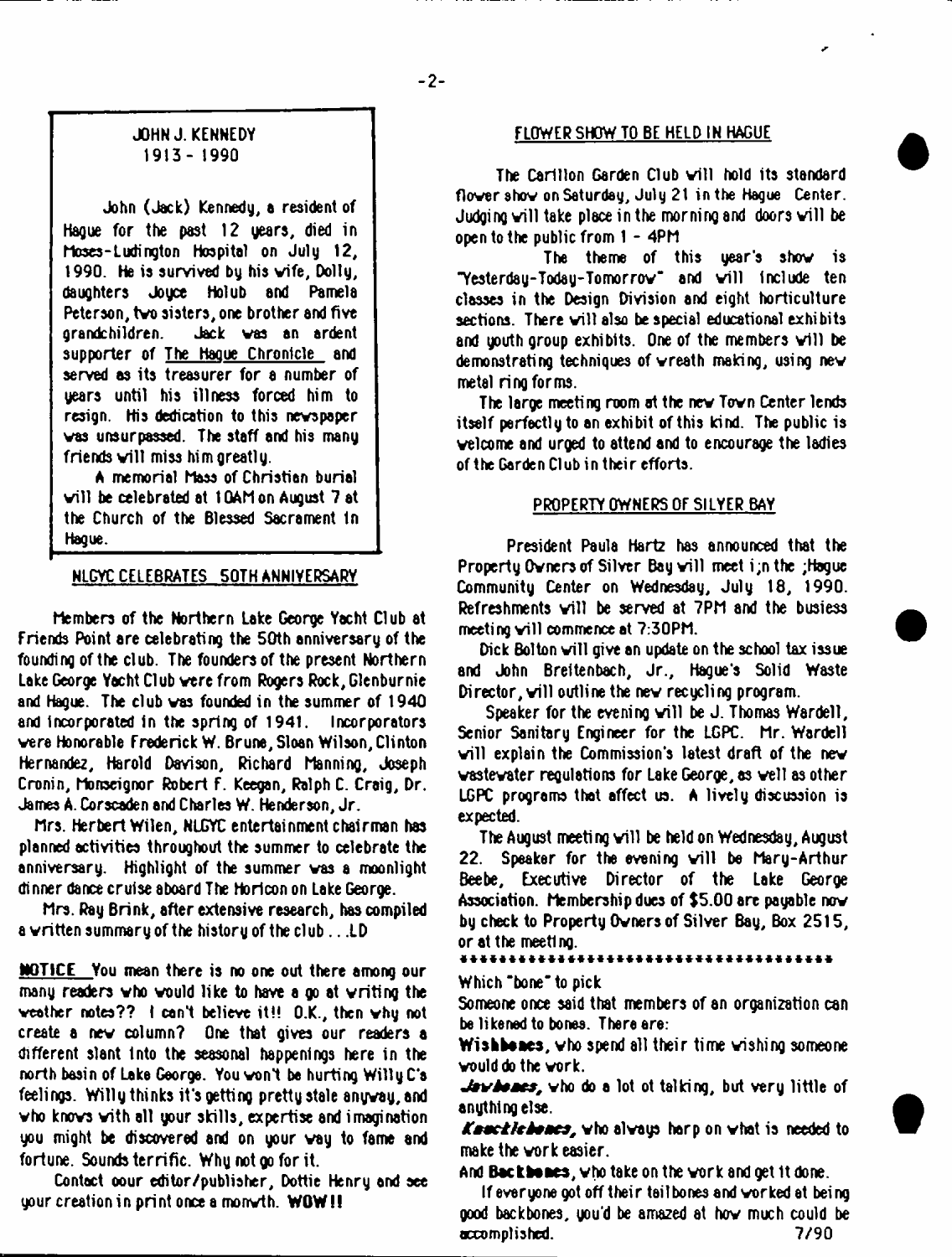# ZONING BOARD OF APPEALS-JUNE ?8. 1990

After a lengthy public hearing for the David Darrin boathouse (34.3.3) during vhich 3 letters against, 2 letters for vere read and 2 oral statements voicing no objection vere mode, the regular meeting of the ZBA June 28 got under way at 8PM.

The area variance, after three motions (the first tvo vere vithdrovn) vas approved vith a long list of conditions as suggested by the Planning Board, vith a 5 Yes and 2 No votes. The project will now go to the Lake George Park Commission and APA for their approval.

On August 2, 1990 the Bagdon Evnironmental Association will make a presentation at 7PM before the Planning Board meeting. Anyone interested is urged to attend...*GL* 

#### **PLANNING BOARD-JULY 5 . 1990**

At 7PM **a** public hearing vas held on the Site Plan Review of the David Darrin's proposal to reconstruct an existing boathouse and increase a portion of the height of said boathouse to allov **a** roof height of 26.5 feet instead of the permitted height of 16 ft. (Please refer to the article on June Z6A meeting concerning the approval of an area variance for this proposal.) Mrs. Dorothy Henry read letters in opposition to the granting of a height variance form Ginger Henry Kunzel and Ed Henry, ovners of the property located immediately to the north of the proposed boathouse. The letters basically stated that, in the vriters' opi nion, the applicant had not shown "practical difficulties" to receive approval for an area variance. Mrs. Henry read her statement in opposition to the granting of a height variance and stated that she had no objection to the applicant's alternative storage space. Nearby neighbors Yiscardi and Ranzi wrote letters stating that they had no objection to the proposed boathouse. The public hearing vas closed immediately after Chairman Loundree read the 2BA's motion to approve the area variance vith conditions.

**•**

**•**

The regular meeting opened at 7:32 PM. The Darrin project vas approved vith the condition that the applicant places the three restrictive covenants in his deed that the ZBA required in approving the area variance.

A public hearing vas scheduled for August 23 at 7PM for the mi nor subdivision of property shovn on the Tovn of Hague Tax Map os Section 19 Block 0**1**, Lot 39.2 This t .09 acre parcel vas subdivided from lot 39 in 1982 vithout Planning Board Approval and vas sold. Lot \*39.2 does not meet the minimum 1.1 acre lot size for the zoning district in which it is located. Lot  $=$  39 has sufficient acreage to allov s subdivision.

NOTE: Most banks require copies of Adirondack Park Agency and Hague permit(s)or non-jurisdictioletter  $(s)$  to confirm that the property for which a mortgage is requested was lawfully created prior to mortgage approval.

The request for Board reviev of the proposal to reestablish the Locust Inn as a commercial establishment vas tabled since none of the parties involved had submitted the requested information needed for any decision.. AC

#### SPECIAL HAGUE TOWN BOARD - JUNE 21. 1990

On June 21, 1990 a special informational meeting vas held by Hague Tovn Board to explain to the residents the recycling effort and hov they might do their pari to implement the program.

John Breitenbach, Jr. (Recycling Coordinator) and Richard Frasier (Recycling Committee Chairman) spoke about the tovn's efforts in this direction and told the audience a nev solid vaste committee has been formed. Construction of a recucling building will begin shortly. A question and ansvar period followed.

Also, passed unanimously, was Resolution  $\leq 790$  to submit a referendum of local lav alloving for a single  $\approx$ ssessor. A public hearing will be held at the July 10 meeting of the tovn board. . GL

#### TOWN BOARD MEETING-JULY 10. 1990

A public hearing vas held at the July 10 meeting of the tovn board to receive input from residents about a change to a single assessor. A mandatory referendum is required during **a** general election to make this change. At the regular meeti ng, dl recti y after the public heari ng **a** resolution to enact Local Lav \*2.1990 (change to a single assessor) vas passed unanimously. A single assessor vould serve full time at full salary and for a 6-year term. Board can make changes in term if necessary since this assessor vould be appointed, not elected.

In other business: A letter from Clough-Harbour and Assoc, informs the community that on August 7 at 7PM, as planners of the Warren county Sever Interceptor Line they will be in Hague to present an over view of the project. Some of you may be avare that this coordinated effort by Warren County to protect Lake George voters also includes a wastewater treatment plant here in Hague which will benefit our residents.

(Cont. on page 4)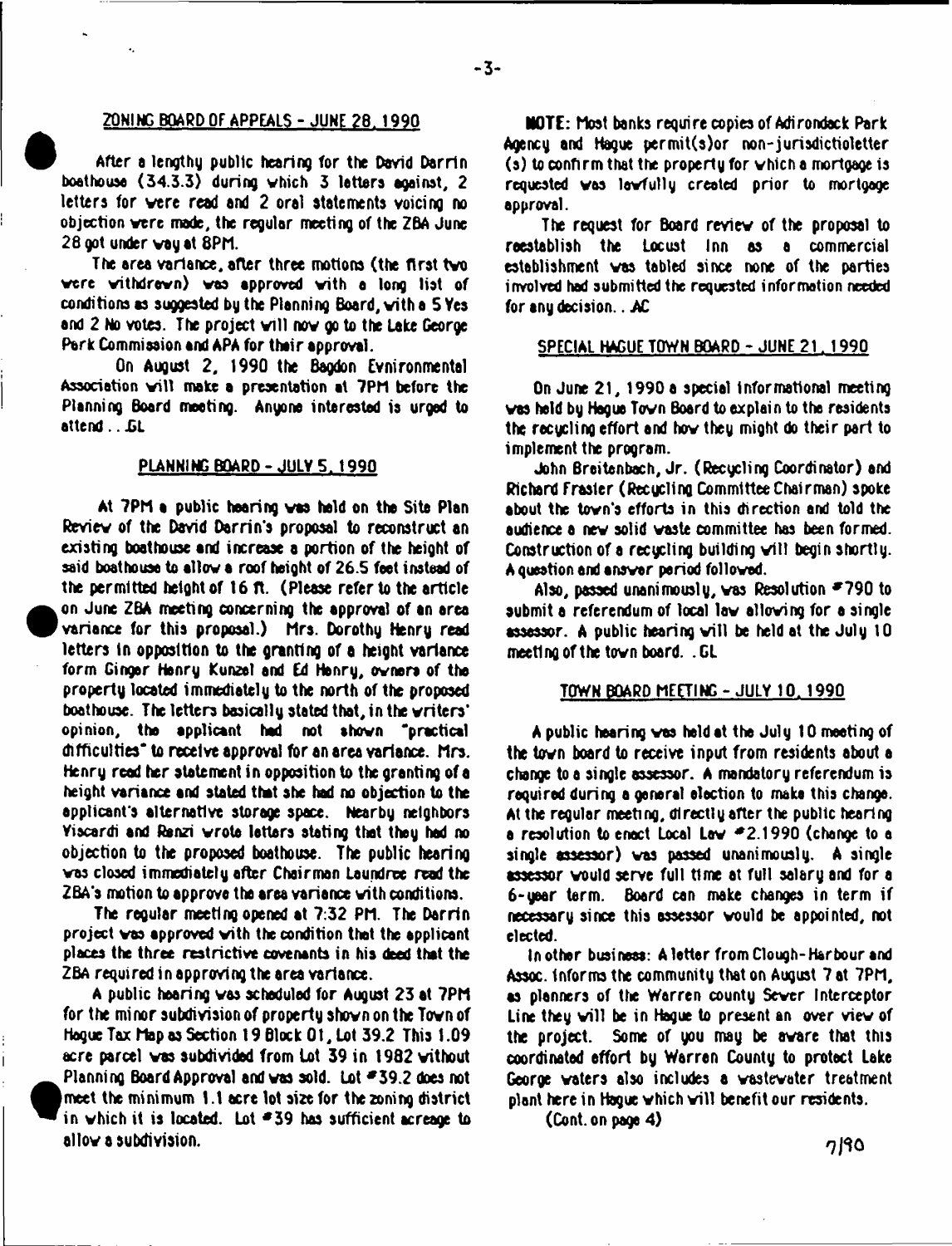# TQWN BOARD (Cont. from page 3)

An additional program of interest: On July 30 at 8PM at tie Silver Bay Assoc, a program 'Environment in the 21st Century' will be presented with Supervisor Bolton moderating. This should he an extremely interesting eveni ng.

A letter from lev firm representing the Lake George Park Commission vas read giving notice of adoption of amendments to  $6NCRR = 646 - 2$  extending the moratorium on nev and expanded recreotionel uses for one year to June 3, 1991.

An application has been filed for a 3 million dollar grant onsovar planning.

Some money will be saved on landfill closing costs since DEC has approved the fill that is being removed from Rt. 6 and deposited in our landfill. It has no contaminates.

A hlghvay conference date - Sept. 30 - Oct. 3 has been approved for Dan Bclden, Highvay Superintendent.

Request from Planning Board to ask for cooperation from Warren County for registering deeds only vhen accompanied by signed mylars.

Resolutions  $*9-12$  were passed unanimously.  $*9$ involves transfer of moneys from one category to another. \*12 signifies July 15\*21 as Eira Department Volunteer veek. Please help vith donations. These men and vomen are dedicated and give a great deal of their free time.

At a county level ve hear that the construction of the trash plant in Hudson falls has started again. At the county budget meeting large items will be draining resources. Seems everything comes at once!. GL

# C-A-R-E

Once again I would like to remind those of you who may find themselves in a time of need, that in the Hague Community Center ve have a food Pantry for such emergencies and a Clothing Exchange.

Should you or your husband lose your job, run out of food stamps, or your money is in short supply, we have assorted foods that can help you get through the crisis.

It is open on Wednesdays and Fridays from I GAM-12Noon. I can be reached at 543-6095 at other times and if you cannot reach me, Bertha and Diane, tovn secretaries  $(543-6161)$  will be glad to relay the message to me. The Community Center is open betveen 8AM and 5PM Monday through friday.

Our clothing exchange has quite a selection of items for anyone interested in looking. There is no charge. Hoursare the same as above.. *£* Lindquist

**MICHELLE WATERS,** daughter of Mr. & Mrs. f rancis ^ Waters, Hague, recently spent 11 days at Camp Smith, a Civil Air Patrol Search and Rescue Encampment. Graduation exercises vere held at Westpoint Military Academy on the fourth of July. She is nov certified as a Ground Team Member. Congratulations Michelle!

# .................................... 18th ANNUAL HAGUE ARTS FAIR

The annual Hague-on-Lake George ARTS and CRAFTS Fair will again bring artisans to the Northern Lake George Hamlet of Hague on August 4th and 5th. Held on the beautiful lawn of the Town Park, the event will be open from 1 GAM to 4PM on both days.

The Arts and Crafts lover will find a vide variety of handcrafted items, including paintings,  $f\sum o\}k$  art, country crafts, voodcrafts, knitted and crocheted items, ceramics and many other items too numerous to mention.

Live entertainment will be provided free of charge on Sunday, August 5 from 1 to 4PM by Jeremiah Cactus, a country rock band from Vermont.

The Hague Fish and Game Club will also be on hand both days selling hot food items from their food shanty. They will also have their annual lobster and steak bake at their clubhouse on West Hague Road on Saturday from<br>5 - 9PM, For, more, information, call, the Hague for more information call the Hague Chamber of Commerce at 5433-6353, or The Hague Community Center, 543-6161.

# WINTER CARNIVAL NEWS?!

The Hague Winter Carnival Committee is currently sponsoring a summer "Hot Cash" raffle which will be dravn on Sunday August 5 of Arts fair weekend, for the price of a one dollar ticket you get four changes to vin!

1st droving - \$100 2nd drawing  $-$  \$ 50 3rddreving - \$ 25 4th drawing  $-5$  25

Tickets will be on sale at Hague Chamber booth, Hague Market, Silver Bag Store and from Mr. Carl 'Rafflemania\* Frasier. Raffle is benefit of the Hague Winter Carnival and Beste Scholarship Fund...KS

*After you* Vr *beard tvo different eyewitness* accounts of the same automobile accident, you begin to *vender about the validity o f history. Hov do* Hf *knov, for use, vhotevtr happened onyvhere?*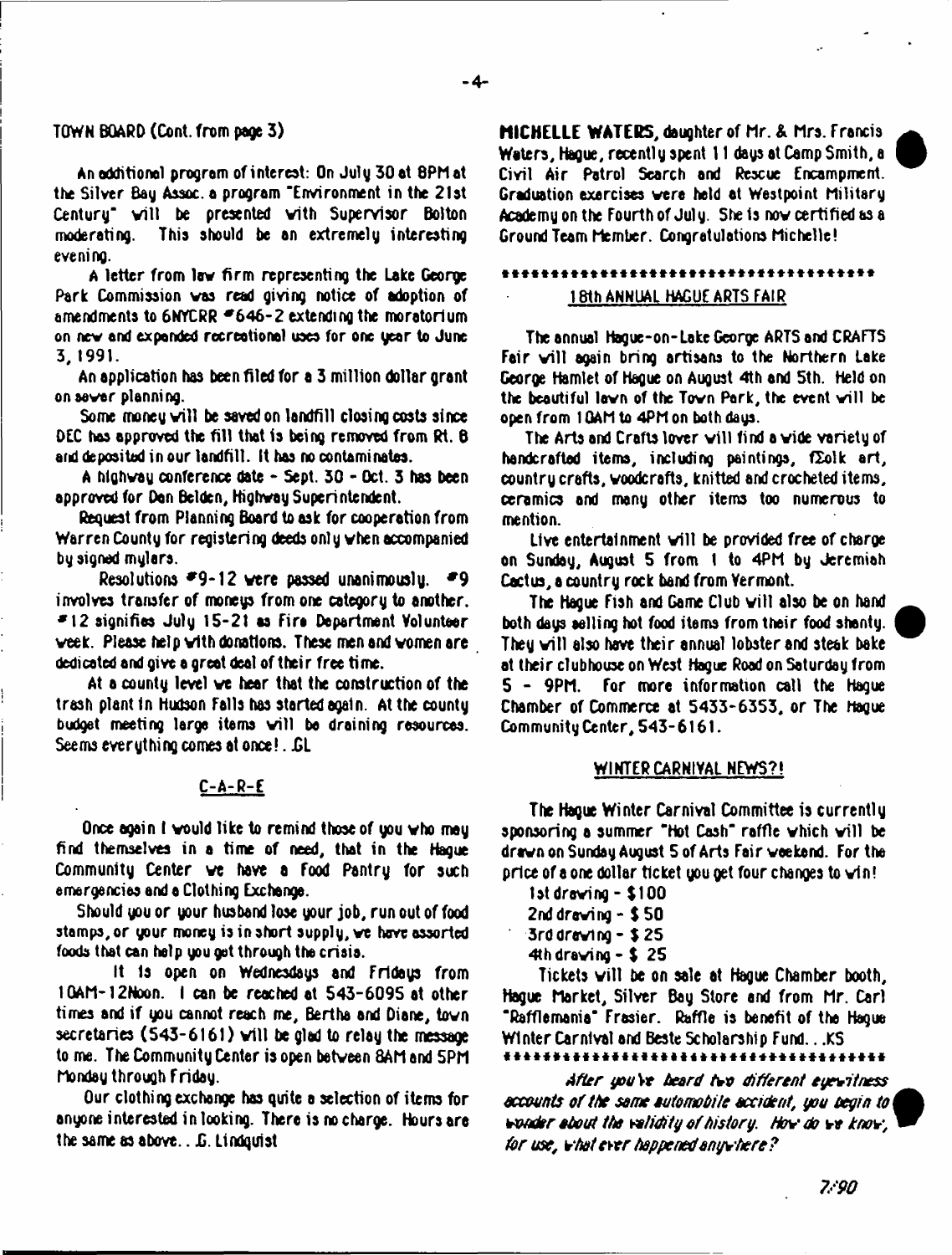# SUMMER ENTERTAINMENT PROGRAM IN PROGRESS SEND A GET WELL CARD

A reminder that the Chamber of Commerce is co-sponsoring a weekly story hour for children on Wednesday nights at the Tovn Park from 6:30 - 7:30PM through Auigust  $\theta$ . In case of rain we will meet on the Community Center porch. Volunteers to read are still needed.

Also - try to come to the square dances at the Community Center on the foloving Thursdays at 7:30PM: July 19, August 2, August 9, August 16. Stan Burdick, Silver Bay Association veteran caller will be our host. It should be great fun.

On Wednesday, July 16 the Silver Bay Association String Quartet under the direction of Marty Meade will play at the Tovn Park at 7:30PM. Bring a lavn chair and enjoy some lovely music in an outdoor setting.

Then on Sunday, August 15 from 1 -4PM, come and enjoy the country rock music of "Jeremiah Cactus", a group from Burlington, VT, as you brovse through the exhibits of the Hague Arts Fair. This program is sponsored in part by the Hogue Chamber and Tovn of Hague with public funds from the NYS Council on the Arts and Warren County, MY.. .. KS

# FISH AMD GAME CLUB LOBSTER/STEAK BAKE

On Saturday, August 4 , from 5 - 9PM,the Hague Ftsh and Game Club is sponsoring its annual Steak and Lobster Bake at the clubhouse on West Hague Road.

Tickets will be \$20 for adults, vhich includes steak, lobster, 1 do2en steamed clams, baked potato, corn-on-the-cob, tossed salad and rolls. Children's (age 10 and under) tickets will be  $$6.00$ , which includes steak, baked potato, corn-on-the-cob, tossed salad and rolls.

Musical entertainment will be tastefully provided by "Sound Trace" (Dave Carr). Also available will be steamed clams and chovder, beverages, raffles and door pri2es.

Advance ticket purchase is recommended and tickets will be on sale at Hague Market and Silver Bay Store. Hope you all will come and enjoy... KS

#### HANCOCK HOUSE GALLERY EXHIBITS

Oil paintings by Galen Bigelow, artist from Westport, NY will be on display at the Hancock House Gallery from July  $11 -$  July 21. The gallery is open every day except Sunday from 1 QAM - 4PM. The public is invited.

On Saturday and Sunday, August 4 and 5 the Ticonderoga Historical Society will sponsor an art show featuring the works of Bruce and Annette M:itchell. Bruce paints with oils and Annette is a water color artist. The Hancock House will be open both days from  $10AM - 4PM$ .

Supervisor Dick Bolton recently sent a letter to the Hague Chamber of Commerce asking that our organization follow up on a get veil card sending campaign that originated from a seven-year old boy in Surrey, England, vho is dying of 8 brain tumor and vould like to have entry in the Guiness Book of World Records as the person vho received the most get-vell cards.

The campaign has been structured in chain-letter form, which may eventually fizzle out, so instead of risking a drop of the ball, ve thought ve vould modify the campaign slightly and pass it on to the readers of The Haoue Chroniclein addition to sending it on to other organizations.

We suggest sending the boy's name and address with a cover letter to other organizations you each may know, so new life will be added to the campaign. A postcard of your area vould also add something special to the card. His address: Craig Shergold,

36 Selby Road Carshalton Surrey, England

A copy of the individuals and organizations vho have already teen contacted can be checked at the Silver Bay Store.

The cost of sending a card to England is 45c per 1*12* oz., so 25c won't suffice. A postcard may be mailed for 36c.KS

#### "PRECYCLING"

Each day each American throws out about 3.5 pounds of trash. That adds up to 160 million tons a year, and the shame of it all is much of that waste is recyclable.

We Americans are increasingly aware of the importance of recycling, but ve are overlooking an even more important step - precycling.

Precycling means reconsidering what ve buy and reducing unnecessary waste. It is the highest priority of the state's Solid Waste Management Act of 1988 even higher than recycling. It's also just common sense - if you don't use it in the first place, you don't have to recycle It.

For example, almost all of us use a nev set of grocery bags each time ve go to the supermarket. Then after ve go home and unpack the groceries, ve throv out the bags, instead of reusing them. Having the forethought to start using the same bags several times, instead of only once is precycling at vork.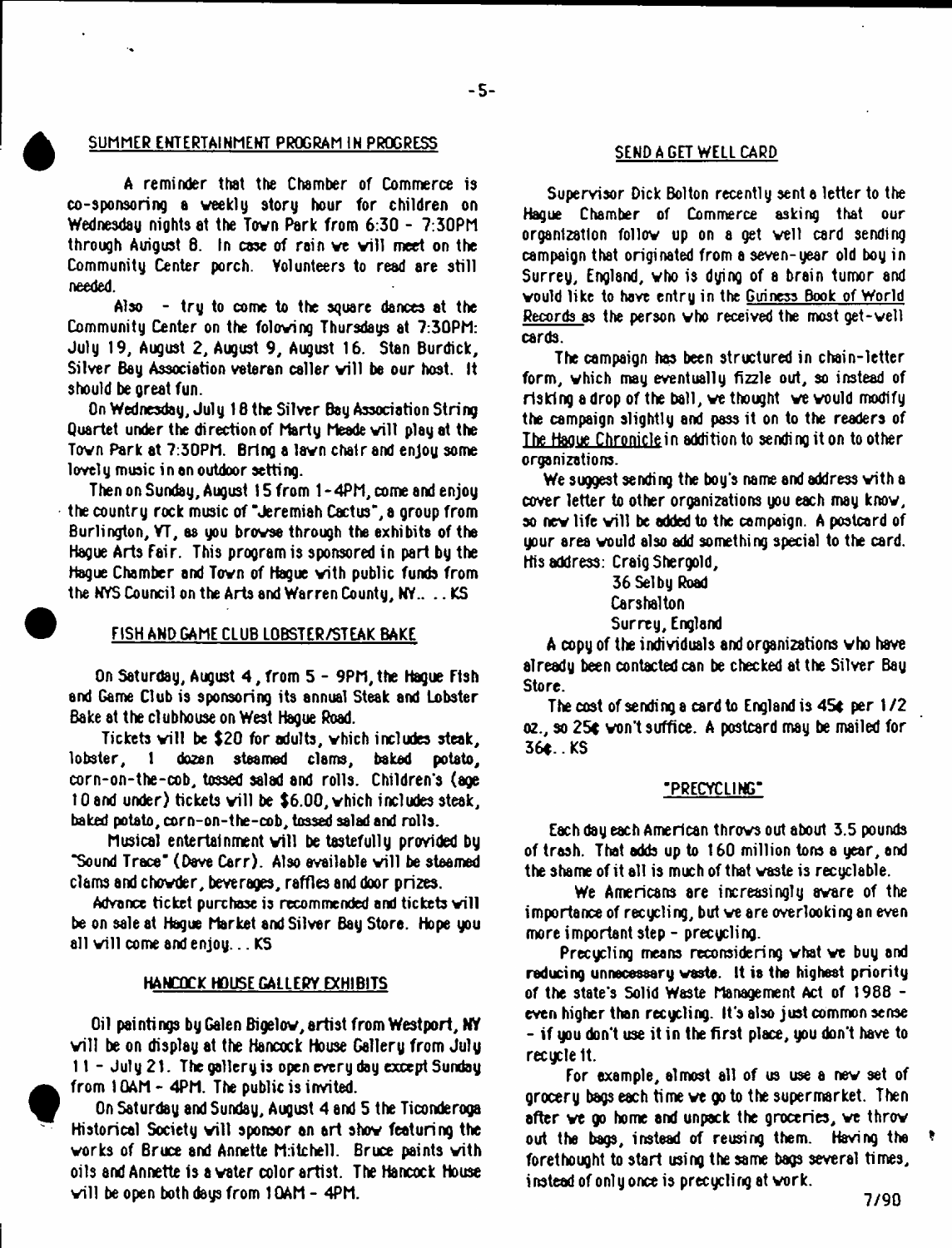#### ANNUAL AMISH QUILT SHOW AND BAKE SALE

The new Hague Town Center on Route 8 will be the location of the Amish Quilt and Bake Sale this July 17. The sale will be on Tuesday, July 17 from  $10AM - 6PM$ . There is no admission charge to attend.

An extended Amish family from Lancaster County, PA will be present to show the quilts they have made. This annual summer event gives the local public and tourists an opportunity to see or buy the beautiful artistic handivork of the Amish community. Patterns and quilts of all sizes will be available along with pillows, aprons, vail hangings, pi ace mats, and other Amish cottage crafts.

Along vith the quilts, the Amish bring avast quantity of Amish baked goods featuring such favorites as Shoo ny Pie, Whoople Pies, breads of various kinds and a variety of delicious cookies. (Check out their sticky buns!)

Please mark your calendar and plan to attend this Amish treat on July 17 at the Town Center in Hague, NY on beautiful Lake George.

#### HAGUE SENIOR CITIZENS CLUB

The annual Senior Citizens Club picnic will be held at the Hague Fish and Game Club building on the West Hague Road at 12o\*clock Noon on Tuesday, July 24. This year ve ere asking those vho plen to attend to register BEFORE July 20 by calling the lovely ladies at the Tovn Offices; the number is  $543 - 6161$ . You will be contacted sbout providing a share of the food for the picnic. This is a lovel y spot for our outi ng and ve hope that all Seniors who can possibly come will do so. All Seniors, (and anyone over the age of 50 qualifies) are welcome.

Registration for the Quechee, VT Highland Games Festival on Saturday, August 25 is nov taking place. This is a bus trip, and the bus will leave the Hague Community Center at BAM that day. The price of admission to the Games is \$5.00. All eligible Seniors, seasonal or year-round, resident of Hague, can register for this trip. The bus can accommodate 46 people. Those who register after  $*48$  will be placed on a stand-by list and will be called (in order of sign-up) in case of cancellations.

Register early by phoning 543-6161. In case of rain, arrangements have been made to go to The Bennington (YT) Museum. Admission to this museum is \$3.50.

#### BOATING ACCIDENT IN HAGUE

**a** On June 16 during the Firemen's Steak Roast, the ambulance squad vas summoned to Pine Cove to transport Donald Marcy of Delmar to the Moses Ludington Hospital. Mr. Marcy vas the driver and ovner of a boat vhich sank off Burnt Point about 7:30PM. The boat's passenger, Joseph Rizzo, 34, died instantly in the accident. State police located the boat on Tuesday and found Rizzo's body in about 60 feet of water about 350 yards from where the accident took place.

According to a police official, it appeared there vas some kind of mechanical problem vith the shaft and propeller. Those parts might have hit the speedboat's rudder and thrown it out of control; the boat probably flipped over and broke apart. It vas estimated that the boat vas travelling about 40 MPH when the accident occurred on the hazy evening.

#### TICONDEROGA HERITAGE MUSEUM

The Ticonderoga Heritage Museum opened for the season on Saturday, June 30. A brand nev exhibit, ' Paper and Pencil\* features educational and entertaining^ information and displays on the history, manufacture and use of paper and pencils and Ticonderoga's role in making both.

Visitors can see numerous practical uses of paper and pencils and a special feature includes a display of the winning entries from the Pencil contest held last vinter.

Dr. Robert A. Matthai has provided program development assistance since 1986 and has written the script and is serving 8s Guest Curator for the 'Paper and Pencil"exhibit.

The museum is open daily between the hours of 10AM and 4PM. For more information about demonstrations and workshops, call 585-2696.

Ed: 1 have viewed this exhibit and vas very impressed with the entire layout and materials used, it is vorth your while to see this. The trustees and committees responsible are to be commended for bringing this excellent exhibit to Ticonderoga... DJH \* \* \* \* \* \* \* \* \* \* \* \* \* \* \* \* \* \* \* \* \* \* \* \* \* \* \* \* \* \* \* \* \* \* \* \* \* \*

*Language is not Just a matter o f communication it ts a vag o f expressing one \$ fastidiousness, elegance and imaginativeness.*

... *John Simon*, *Theater C ritic*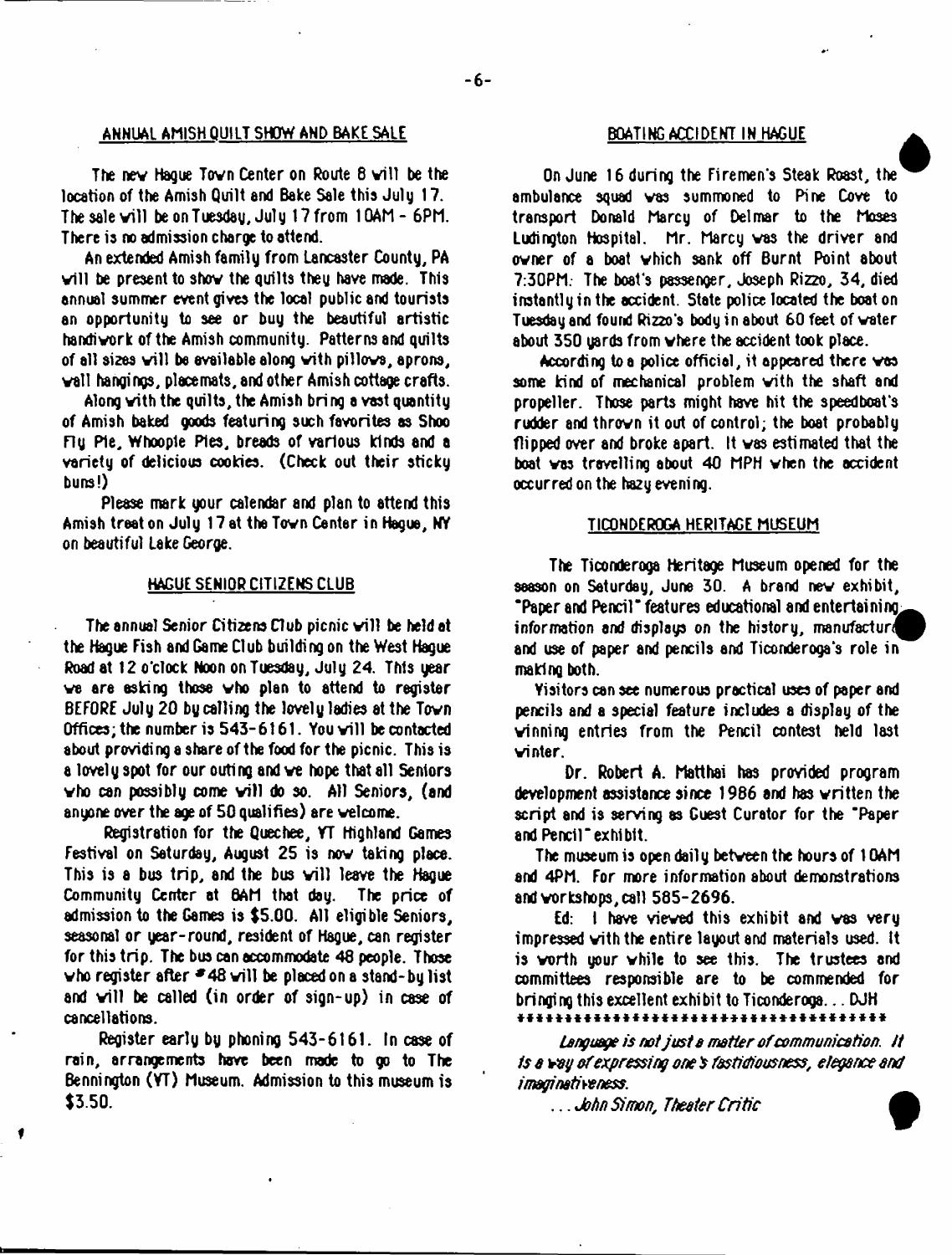# SOUNDINGS

**t**<br>**bull**<br>**on** RN - A girl, Miranda Alex, to Dean and Jane Sarjeant on July 6 in Nev Preston, CT. Five grandsons - and nov a granddaughter to very happy grandparents, Alex and Joan Sarjeant, Arcady Bey Estates, Hague.

BORN - A girl, Heidi Lynn, to Barbara (Patchett) and Tom Bonnett on July 9 in Minneapolis, MN." Happy grandparents are Bob and Lynn Patchett, Hague.

MARRIED - Christine Lesley Schvarz, daughter of Muriel and Bob Schvarz, Hague and Clifton Park, NY, to Capt. Paul Andrev Israel, USAF,on June 23 in Oklahoma City. Capt. Israel is an AWACS Air Traffic Control officer at Tinker Air Force Base.

MARRIED - Billie Shank, Hague and Daniel Steitz,son of Mr. & Mrs. Arthur Steitz, Hague, in Hague Baptist Church on July 8, 1990.

DIED - Mrs. Arthur E. (Barbara) Engler in Short Hills, NJ on June 28. Surviving is her son, Arthur E. Engler

# HAGUE STUDENTS GRADUATE

• ---------------------------------------

The folloving students from the tovn of Hague vere among the graduates from Ticonderoga High School on June 23, 1990:

**niCHELE BA ENA BY, RICHARD BELDEN, MAUREEN DENNO, JULIA HAYES, CHRISTOPHER KUZIANIK, RICHARD MYERS, KRISTY PORTER, AMY ROSS, CHRISTOPHER SWINTON.**

Among the recipients of the Stephen J. Potter Education Avard vas **CHRISTOPHER KUZIANIK** from Hogue and **AMY ROSS** received the Hogue Winter Carnival Avard.

The Mary C. Beste Memorial Scholarship Avards, given to students from Hague vho plan on furthering their education vere received by **RICHARD BELDEN, JULIE HAYES, CHRISTOPHER KUZ1ANIK** and **AMY ROSS.**

Our congratulations to each of these graduates and honorees. Good luck in vhatever you pursue in the future!

### \* \* \* \* \* \* \* \* \* \* \* \* \* \* \* \* \* \* \* \* \* \* \* \* \* \* \* \* \* \* \* \* \* \* \*

We regret that ve omitted JENI OWENS' name from the Honors list in the June issue of The Hague Chronicle. Congratulations Jeni!

\* \* \* \* \* \* \* \* \* \* \* \* \* \* \* \* \* \* \* \* \* \* \* \* \* \* \* \* \* \* \* \* \* \* \* \* \* \* \*

*H e grcpw' too soon otdt end too tote schm rt.*\*

# SAME BUT DIFFERENT!

You certainly must have noticed the difference by the time you have gotten to this page in your reading and I do hope the printing will turn out better than last month's disaster. (Of course I can't tell until I actually run it off on the copier and then it is too late!)

The staff has gotten together and decided that as long as ve keep vriting about recycling, ve should "get vith it." Hence ve are giving up our canary paper - it is not recuclable - and are going to use white paper from now on. This month ve are trying recycled paper. You can be the judge as to vhether ve are doing the right thing or not!

So many times ve have heard comments about our yellov paper and its being so easy to spot in the mounds of junk mail one receives. We hope that you will keep your eyes open around the 15th of the month for our nev vhite Hague Chronicle and not file it in the circular file before you read it. You can alvays spot it by the slogan on the bottom - ALL THE NEWS THAT FITS WE PRINT. We appreciate any comments from our readers,critical or othervise (especially othervise!)

Please send us your nevs or let us knov vhat you vould like to knov... D. Henry

#### TICONDEROGA FESTIVAL GUILD

The Festival Guild's season is nov in full sving. Coming up next will be the Foot and Fiddle Dance Company on Tuesday, July 17, The Lake Placid 51 nfonietta on July 24, the Gregg Smith Singers on July 31 and Tommy Gallant Allstars - Dixieland Jazz on August 7. All of these concerts are part of the Tuesday night series and are held under the tent on the village green in Ticonderoga at 8PM. Tickets may be purchased the night of the performance for \$6.00 for adults, \$5.00 for semiors and \$4.00 for students.

Arts Trek VIII, the free children's series each Wednesday morning at 10:30 will include Foot and Fiddle Dance Co. on July 18, Rick Charette, Singer & Storyteller on July 25, Merry Go Round Playhouse presenting Dinosaurs! Dinosaurs? Dinosaurs . . on August 8.

The TGIF Concerts (Fridays from 8-10PM) will feature The Lamplighters (back by popular request) on July 20, Old Mountain String Band on July 27, Sundovners on August 3 and Depot Theatre Cabaret Night on August 10. Tickets for this series ere \$5.00 for adults; Seniors and students - \$2.50. Bring your lavn chair and have a vonderful evening!

*Ifst first you don t succeed, you V yet s tot ofachice.* 7/90